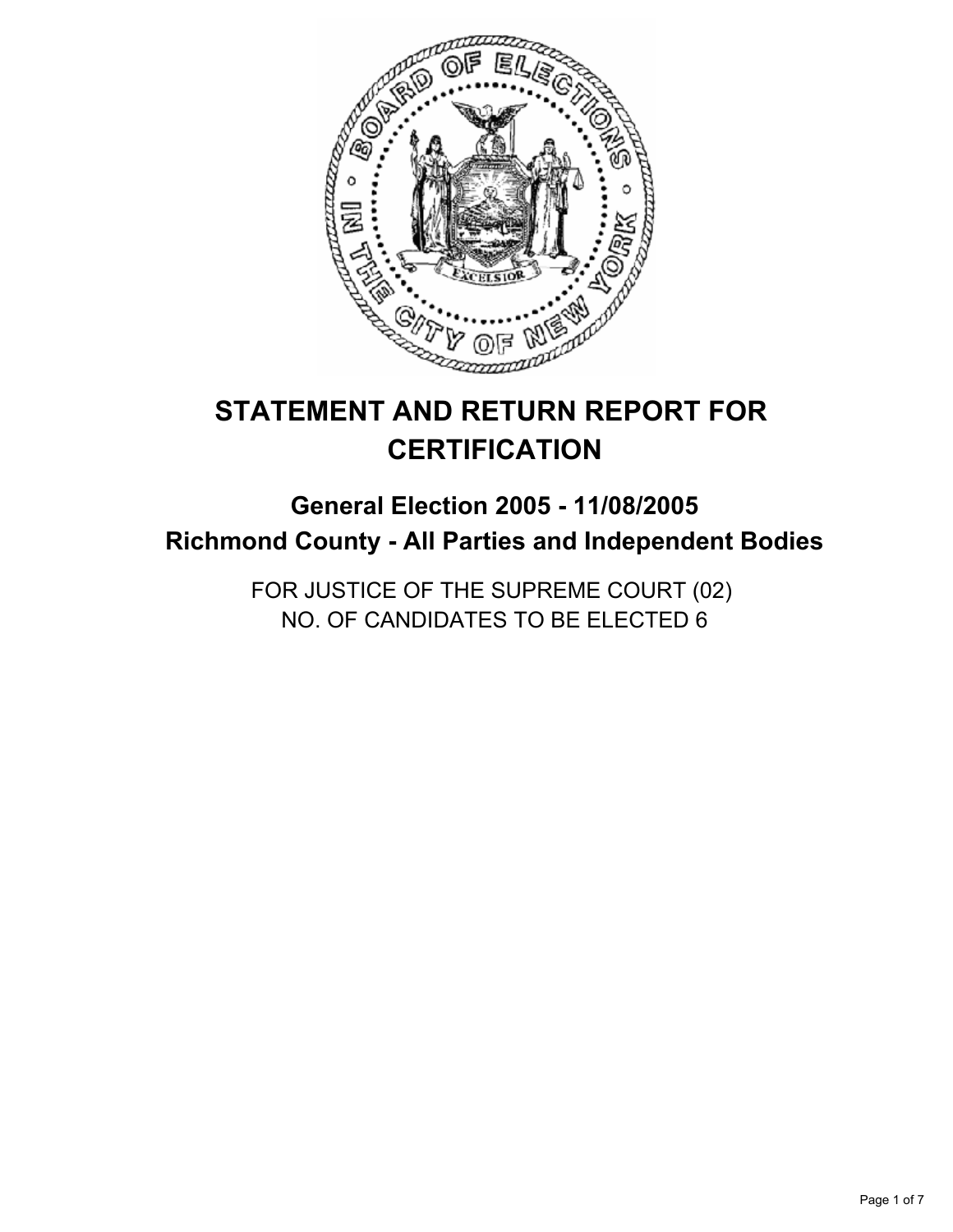

| <b>PUBLIC COUNTER</b>             | 15,546 |
|-----------------------------------|--------|
| <b>EMERGENCY</b>                  | 0      |
| ABSENTEE/MILITARY                 | 473    |
| <b>AFFIDAVIT</b>                  | 180    |
| <b>TOTAL BALLOTS</b>              | 16,199 |
| PHILIP J SMALLMAN (REPUBLICAN)    | 5,827  |
| YVONNE LEWIS (DEMOCRATIC)         | 3,734  |
| PHILIP J SMALLMAN (CONSERVATIVE)  | 1,065  |
| REINALDO E RIVERA (REPUBLICAN)    | 5.569  |
| REINALDO E RIVERA (DEMOCRATIC)    | 3,687  |
| REINALDO E RIVERA (CONSERVATIVE)  | 1,055  |
| ESTHER M MORGENSTERN (REPUBLICAN) | 5,621  |
| ESTHER M MORGENSTERN (DEMOCRATIC) | 3,657  |
| RICHARD IZZO (CONSERVATIVE)       | 1,440  |
| DAVID B VAUGHAN (REPUBLICAN)      | 5,636  |
| DAVID B VAUGHAN (DEMOCRATIC)      | 3,546  |
| DAVID B VAUGHAN (CONSERVATIVE)    | 1,054  |
| DONALD S KURTZ (REPUBLICAN)       | 5,387  |
| DONALD S KURTZ (DEMOCRATIC)       | 3,493  |
| ANTHONY J LAMBERTI (CONSERVATIVE) | 1,576  |
| CAROLYN E DEMAREST (REPUBLICAN)   | 5,559  |
| CAROLYN E DEMAREST (DEMOCRATIC)   | 3,584  |
| JOHN J D'EMIC (CONSERVATIVE)      | 1,178  |
| <b>TOTAL VOTES</b>                | 62,668 |
| <b>UNRECORDED</b>                 | 34,526 |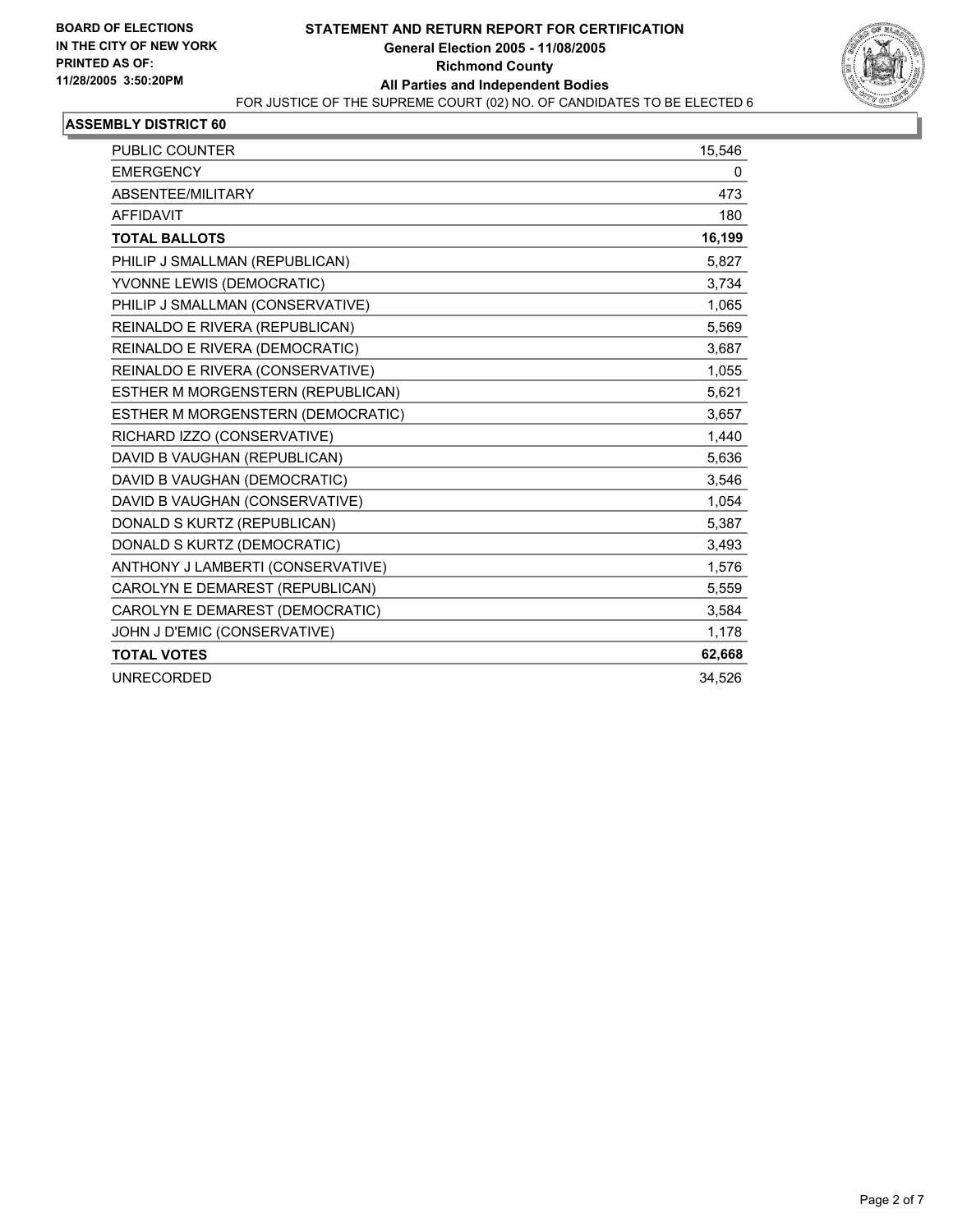

| PUBLIC COUNTER                    | 22,559 |
|-----------------------------------|--------|
| <b>EMERGENCY</b>                  | 27     |
| ABSENTEE/MILITARY                 | 603    |
| <b>AFFIDAVIT</b>                  | 331    |
| <b>TOTAL BALLOTS</b>              | 23,520 |
| PHILIP J SMALLMAN (REPUBLICAN)    | 5,623  |
| YVONNE LEWIS (DEMOCRATIC)         | 8,984  |
| PHILIP J SMALLMAN (CONSERVATIVE)  | 1,313  |
| REINALDO E RIVERA (REPUBLICAN)    | 5,454  |
| REINALDO E RIVERA (DEMOCRATIC)    | 8,819  |
| REINALDO E RIVERA (CONSERVATIVE)  | 1,250  |
| ESTHER M MORGENSTERN (REPUBLICAN) | 5,398  |
| ESTHER M MORGENSTERN (DEMOCRATIC) | 8,572  |
| RICHARD IZZO (CONSERVATIVE)       | 1,622  |
| DAVID B VAUGHAN (REPUBLICAN)      | 5,439  |
| DAVID B VAUGHAN (DEMOCRATIC)      | 8,554  |
| DAVID B VAUGHAN (CONSERVATIVE)    | 1,282  |
| DONALD S KURTZ (REPUBLICAN)       | 5,198  |
| DONALD S KURTZ (DEMOCRATIC)       | 8,285  |
| ANTHONY J LAMBERTI (CONSERVATIVE) | 1,784  |
| CAROLYN E DEMAREST (REPUBLICAN)   | 5,371  |
| CAROLYN E DEMAREST (DEMOCRATIC)   | 8,444  |
| JOHN J D'EMIC (CONSERVATIVE)      | 1,335  |
| AMANDA AGNER (WRITE-IN)           | 1      |
| ANNE TAYLOR (WRITE-IN)            | 1      |
| CLUR SETI (WRITE-IN)              | 1      |
| DAN CURB (WRITE-IN)               | 1      |
| ED JOSEY (WRITE-IN)               | 1      |
| GEORGE WILSON (WRITE-IN)          | 1      |
| KATHY HOLLINGS (WRITE-IN)         | 1      |
| OTHA SPRUILL (WRITE-IN)           | 1      |
| PATRICK DUNVAN (WRITE-IN)         | 1      |
| PLATS GUNE (WRITE-IN)             | 1      |
| SYLVIA ANCRUM (WRITE-IN)          | 1      |
| <b>TOTAL VOTES</b>                | 92,738 |
| <b>UNRECORDED</b>                 | 48,382 |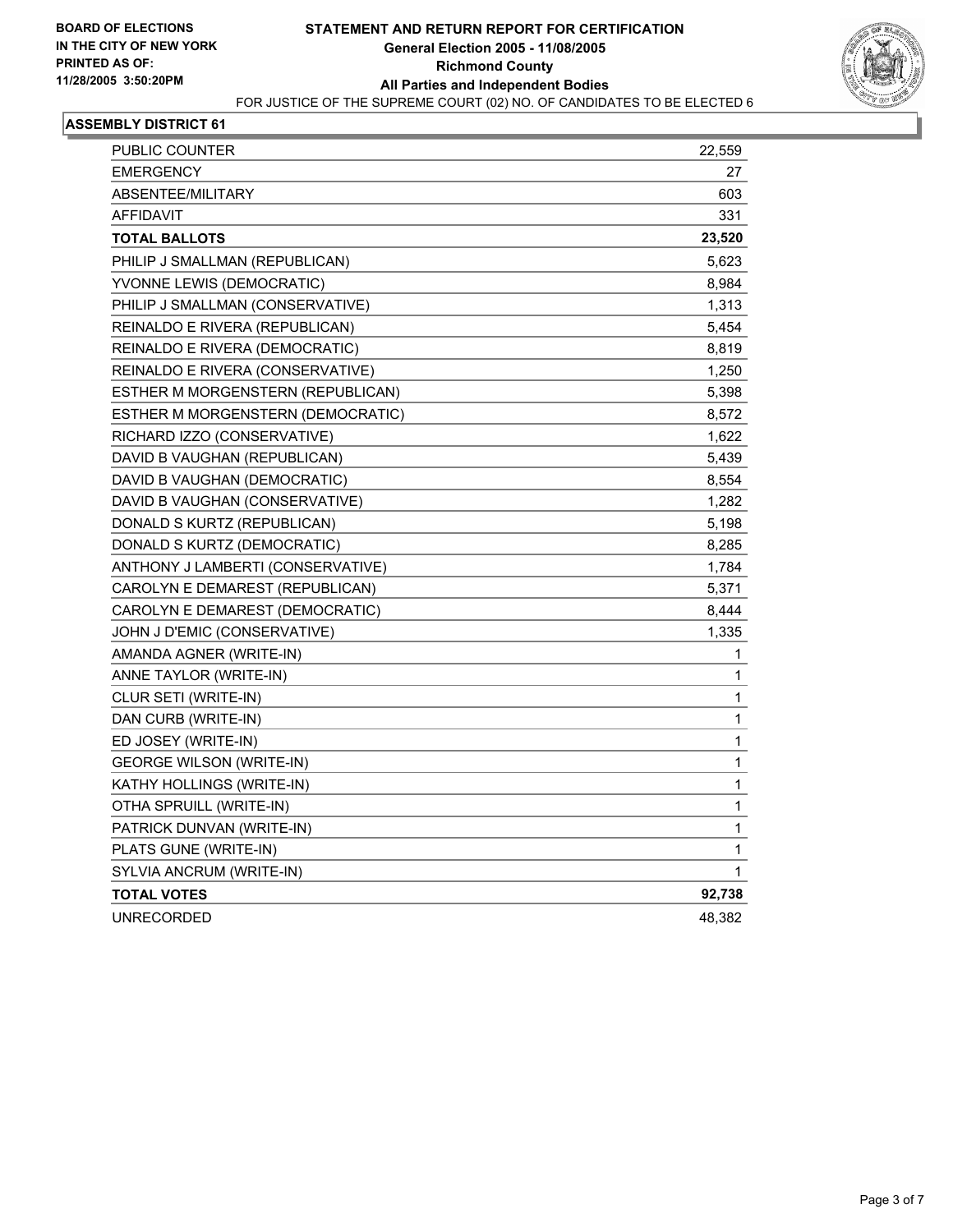

| <b>PUBLIC COUNTER</b>             | 25,904  |
|-----------------------------------|---------|
| <b>EMERGENCY</b>                  | 11      |
| ABSENTEE/MILITARY                 | 653     |
| <b>AFFIDAVIT</b>                  | 196     |
| <b>TOTAL BALLOTS</b>              | 26,764  |
| PHILIP J SMALLMAN (REPUBLICAN)    | 11,210  |
| YVONNE LEWIS (DEMOCRATIC)         | 5,285   |
| PHILIP J SMALLMAN (CONSERVATIVE)  | 1.991   |
| REINALDO E RIVERA (REPUBLICAN)    | 10,788  |
| REINALDO E RIVERA (DEMOCRATIC)    | 5,214   |
| REINALDO E RIVERA (CONSERVATIVE)  | 1,942   |
| ESTHER M MORGENSTERN (REPUBLICAN) | 10,763  |
| ESTHER M MORGENSTERN (DEMOCRATIC) | 5,191   |
| RICHARD IZZO (CONSERVATIVE)       | 2,741   |
| DAVID B VAUGHAN (REPUBLICAN)      | 10,838  |
| DAVID B VAUGHAN (DEMOCRATIC)      | 5,186   |
| DAVID B VAUGHAN (CONSERVATIVE)    | 2,033   |
| DONALD S KURTZ (REPUBLICAN)       | 10,444  |
| DONALD S KURTZ (DEMOCRATIC)       | 5,078   |
| ANTHONY J LAMBERTI (CONSERVATIVE) | 2,918   |
| CAROLYN E DEMAREST (REPUBLICAN)   | 10,726  |
| CAROLYN E DEMAREST (DEMOCRATIC)   | 5,094   |
| JOHN J D'EMIC (CONSERVATIVE)      | 2,202   |
| RON KUBY (WRITE-IN)               | 1       |
| STEPHEN PICHLER (WRITE-IN)        | 1       |
| <b>TOTAL VOTES</b>                | 109,646 |
| <b>UNRECORDED</b>                 | 50,938  |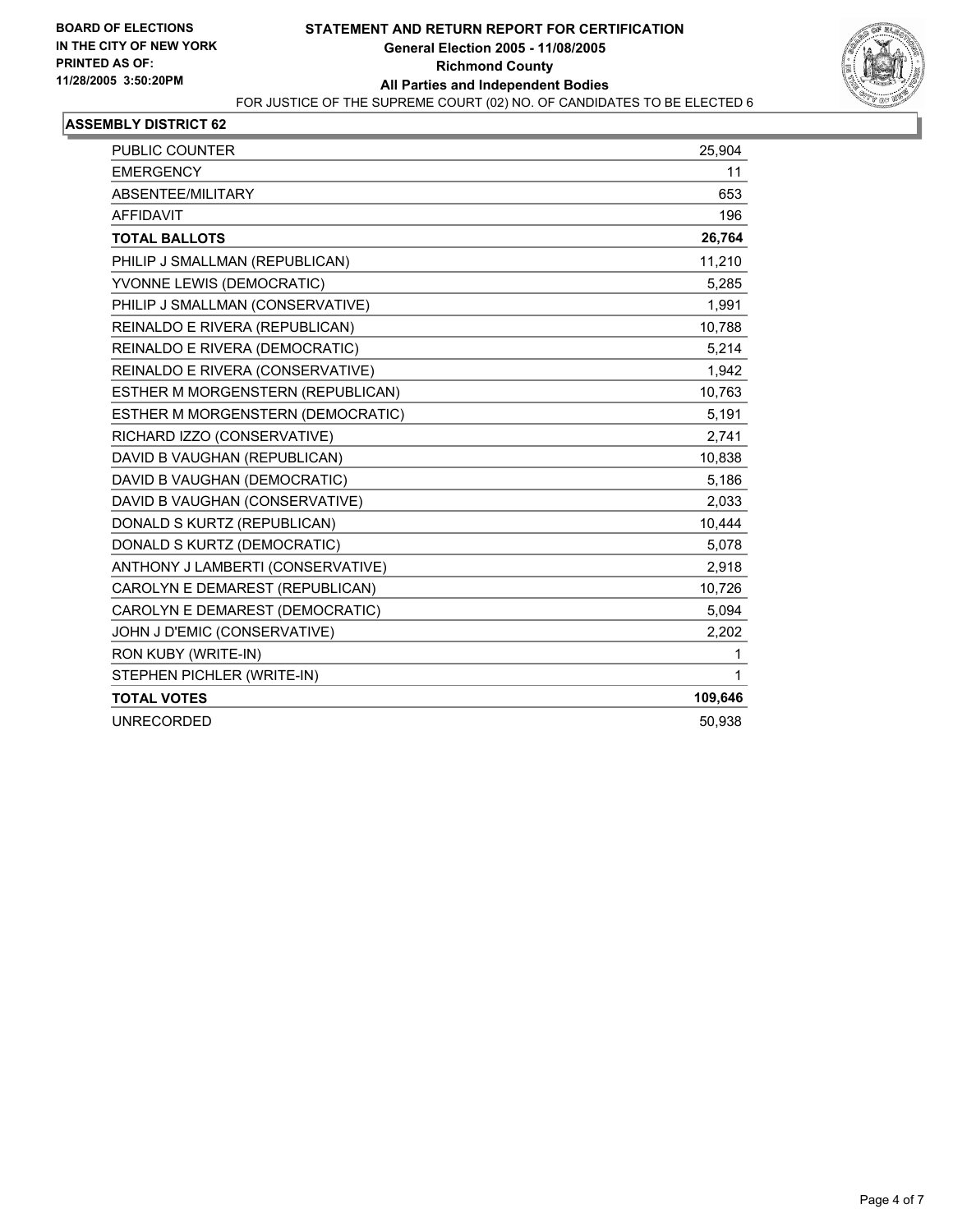

| PUBLIC COUNTER                    | 22,355      |
|-----------------------------------|-------------|
| <b>EMERGENCY</b>                  | 22          |
| ABSENTEE/MILITARY                 | 661         |
| <b>AFFIDAVIT</b>                  | 231         |
| <b>TOTAL BALLOTS</b>              | 23,269      |
| PHILIP J SMALLMAN (REPUBLICAN)    | 7,830       |
| YVONNE LEWIS (DEMOCRATIC)         | 6,841       |
| PHILIP J SMALLMAN (CONSERVATIVE)  | 1,115       |
| REINALDO E RIVERA (REPUBLICAN)    | 7,438       |
| REINALDO E RIVERA (DEMOCRATIC)    | 6,837       |
| REINALDO E RIVERA (CONSERVATIVE)  | 1,105       |
| ESTHER M MORGENSTERN (REPUBLICAN) | 7,566       |
| ESTHER M MORGENSTERN (DEMOCRATIC) | 6,879       |
| RICHARD IZZO (CONSERVATIVE)       | 1,558       |
| DAVID B VAUGHAN (REPUBLICAN)      | 7,419       |
| DAVID B VAUGHAN (DEMOCRATIC)      | 6,717       |
| DAVID B VAUGHAN (CONSERVATIVE)    | 1,140       |
| DONALD S KURTZ (REPUBLICAN)       | 7,216       |
| DONALD S KURTZ (DEMOCRATIC)       | 6,623       |
| ANTHONY J LAMBERTI (CONSERVATIVE) | 1,750       |
| CAROLYN E DEMAREST (REPUBLICAN)   | 7,391       |
| CAROLYN E DEMAREST (DEMOCRATIC)   | 6,539       |
| JOHN J D'EMIC (CONSERVATIVE)      | 1,276       |
| ABRAHAM SHAPIRO (WRITE-IN)        | 1           |
| ERIC VITALIANO (WRITE-IN)         | 1           |
| JAY GOLDBERG (WRITE-IN)           | 1           |
| MATTHEW GUNDIN (WRITE-IN)         | $\mathbf 1$ |
| <b>TOTAL VOTES</b>                | 93,244      |
| <b>UNRECORDED</b>                 | 46,370      |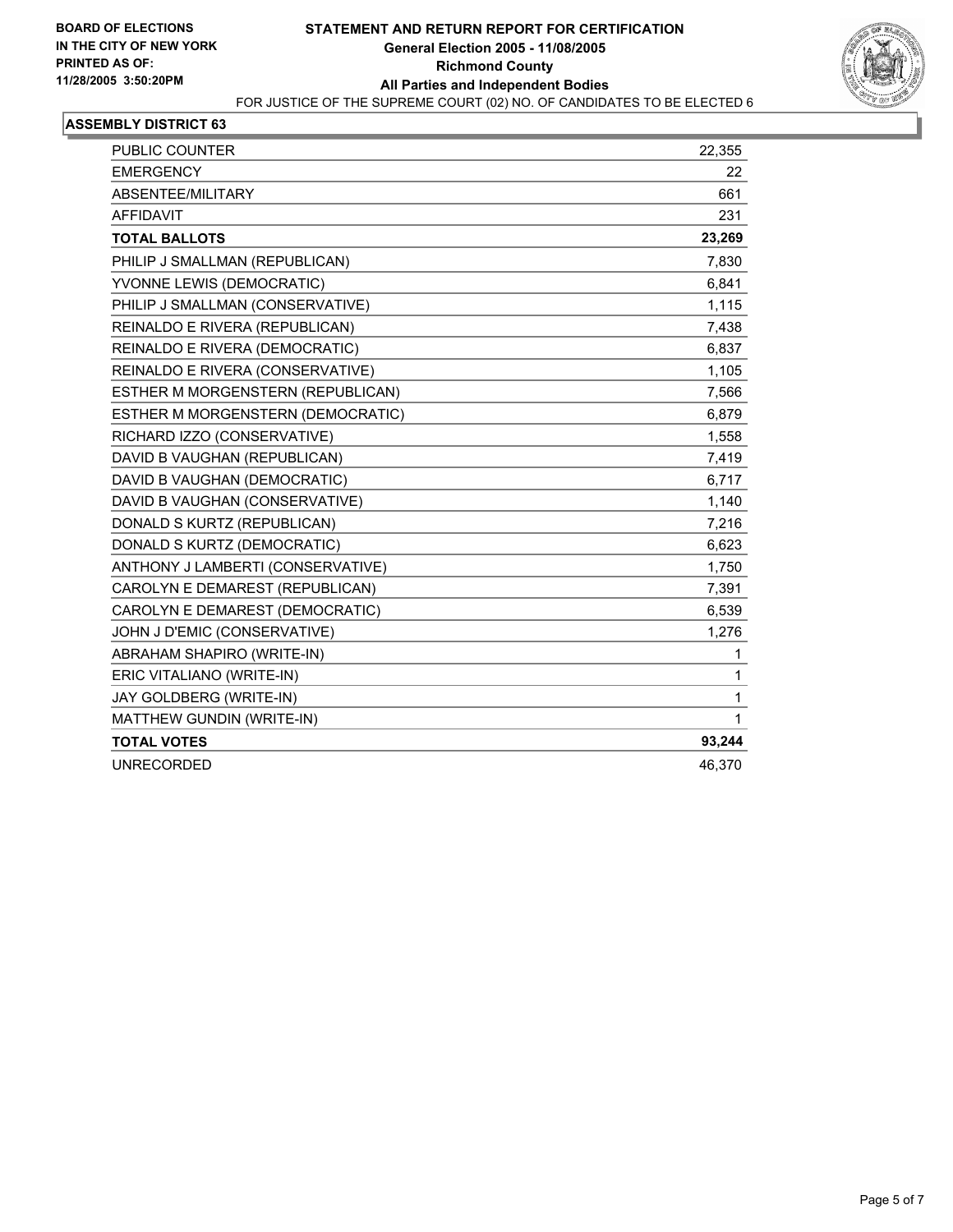### **STATEMENT AND RETURN REPORT FOR CERTIFICATION General Election 2005 - 11/08/2005 Richmond County All Parties and Independent Bodies** FOR JUSTICE OF THE SUPREME COURT (02) NO. OF CANDIDATES TO BE ELECTED 6



## **TOTAL FOR JUSTICE OF THE SUPREME COURT (02) - Richmond County**

| PUBLIC COUNTER                    | 86,364       |
|-----------------------------------|--------------|
| <b>EMERGENCY</b>                  | 60           |
| ABSENTEE/MILITARY                 | 2,390        |
| AFFIDAVIT                         | 938          |
| <b>TOTAL BALLOTS</b>              | 89,752       |
| PHILIP J SMALLMAN (REPUBLICAN)    | 30,490       |
| YVONNE LEWIS (DEMOCRATIC)         | 24,844       |
| PHILIP J SMALLMAN (CONSERVATIVE)  | 5,484        |
| REINALDO E RIVERA (REPUBLICAN)    | 29,249       |
| REINALDO E RIVERA (DEMOCRATIC)    | 24,557       |
| REINALDO E RIVERA (CONSERVATIVE)  | 5,352        |
| ESTHER M MORGENSTERN (REPUBLICAN) | 29,348       |
| ESTHER M MORGENSTERN (DEMOCRATIC) | 24,299       |
| RICHARD IZZO (CONSERVATIVE)       | 7,361        |
| DAVID B VAUGHAN (REPUBLICAN)      | 29,332       |
| DAVID B VAUGHAN (DEMOCRATIC)      | 24,003       |
| DAVID B VAUGHAN (CONSERVATIVE)    | 5,509        |
| DONALD S KURTZ (REPUBLICAN)       | 28,245       |
| DONALD S KURTZ (DEMOCRATIC)       | 23,479       |
| ANTHONY J LAMBERTI (CONSERVATIVE) | 8,028        |
| CAROLYN E DEMAREST (REPUBLICAN)   | 29,047       |
| CAROLYN E DEMAREST (DEMOCRATIC)   | 23,661       |
| JOHN J D'EMIC (CONSERVATIVE)      | 5,991        |
| ABRAHAM SHAPIRO (WRITE-IN)        | 1            |
| AMANDA AGNER (WRITE-IN)           | 1            |
| ANNE TAYLOR (WRITE-IN)            | 1            |
| CLUR SETI (WRITE-IN)              | 1            |
| DAN CURB (WRITE-IN)               | 1            |
| ED JOSEY (WRITE-IN)               | 1            |
| ERIC VITALIANO (WRITE-IN)         | $\mathbf{1}$ |
| <b>GEORGE WILSON (WRITE-IN)</b>   | 1            |
| JAY GOLDBERG (WRITE-IN)           | 1            |
| KATHY HOLLINGS (WRITE-IN)         | 1            |
| MATTHEW GUNDIN (WRITE-IN)         | 1            |
| OTHA SPRUILL (WRITE-IN)           | 1            |
| PATRICK DUNVAN (WRITE-IN)         | 1            |
| PLATS GUNE (WRITE-IN)             | 1            |
| RON KUBY (WRITE-IN)               | 1            |
| STEPHEN PICHLER (WRITE-IN)        | $\mathbf{1}$ |
| SYLVIA ANCRUM (WRITE-IN)          | 1            |
| <b>TOTAL VOTES</b>                | 358,296      |
| <b>UNRECORDED</b>                 | 180,216      |
|                                   |              |